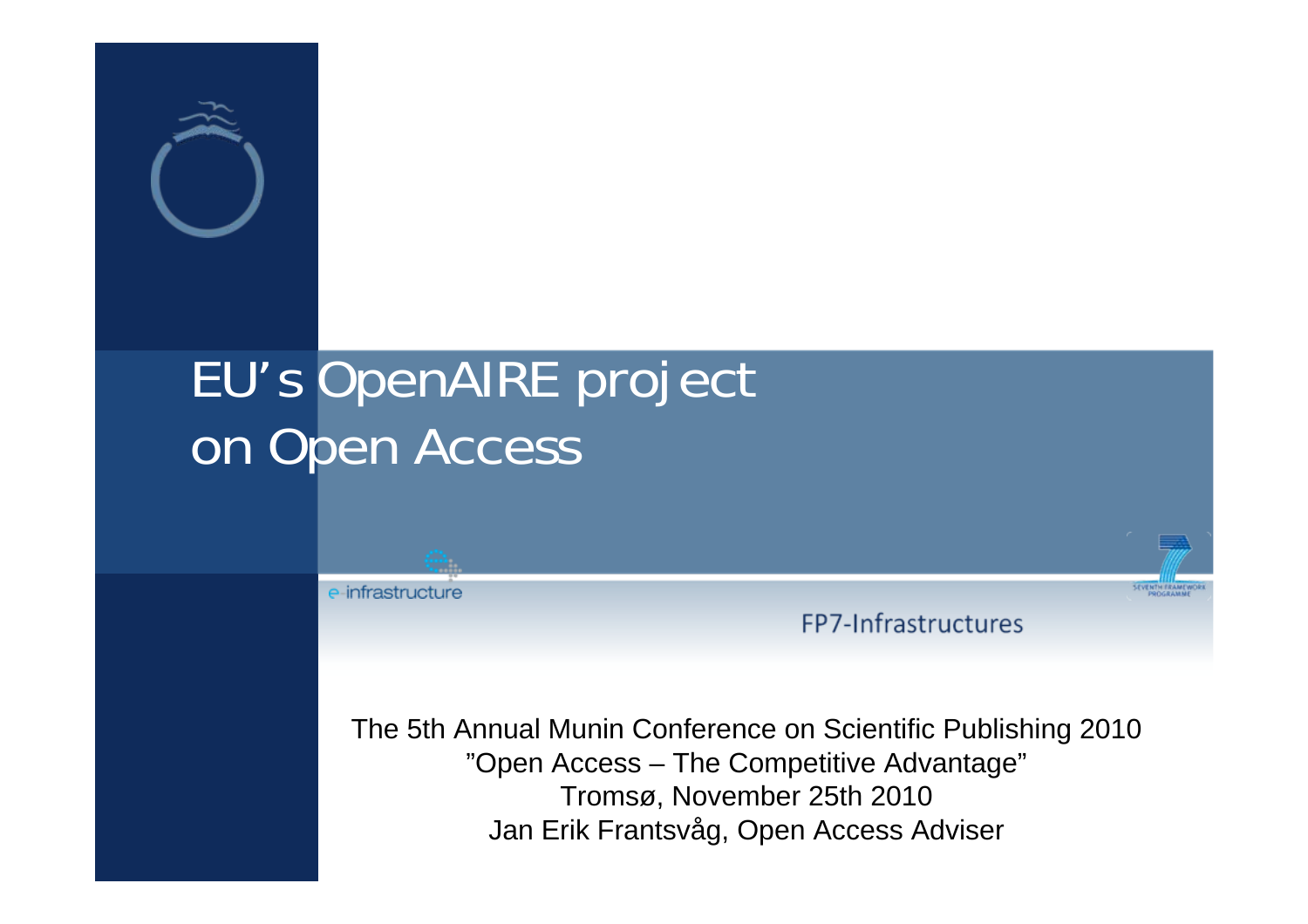# EU and Open Access

- $\bigcirc$ As all research and innovation builds on earlier achievements, an efficient system for broad dissemination of and access to research publications and raw data can **accelerate scientific progress**. This in turn is essential for **Europe's ability to innovate, to enhance its economic performance and improve its capacity to compete** through knowledge on a global scale.
- $\bigcirc$ Open access can **boost the visibility** of European research, give researchers **access to a wider body of research literature** that can be built upon for future developments, and offer **small and medium sized enterprises access to the latest quality research** for exploitation which will speed up **commercialisation and innovation**. **Developing nations** and institutions who cannot afford costly journal subscriptions can use open access **to provide equal learning opportunities to their researchers**, thereby increasing the possibility for new scientific discoveries.
- Õ By helping researchers to disseminate their research results to the broadest possible audience, open access generates **a broader scientific debate** and can trigger **the interest of the wider public and of industry**. This can in turn open new avenues to the commercialisation of research results, especially for taking them beyond national borders.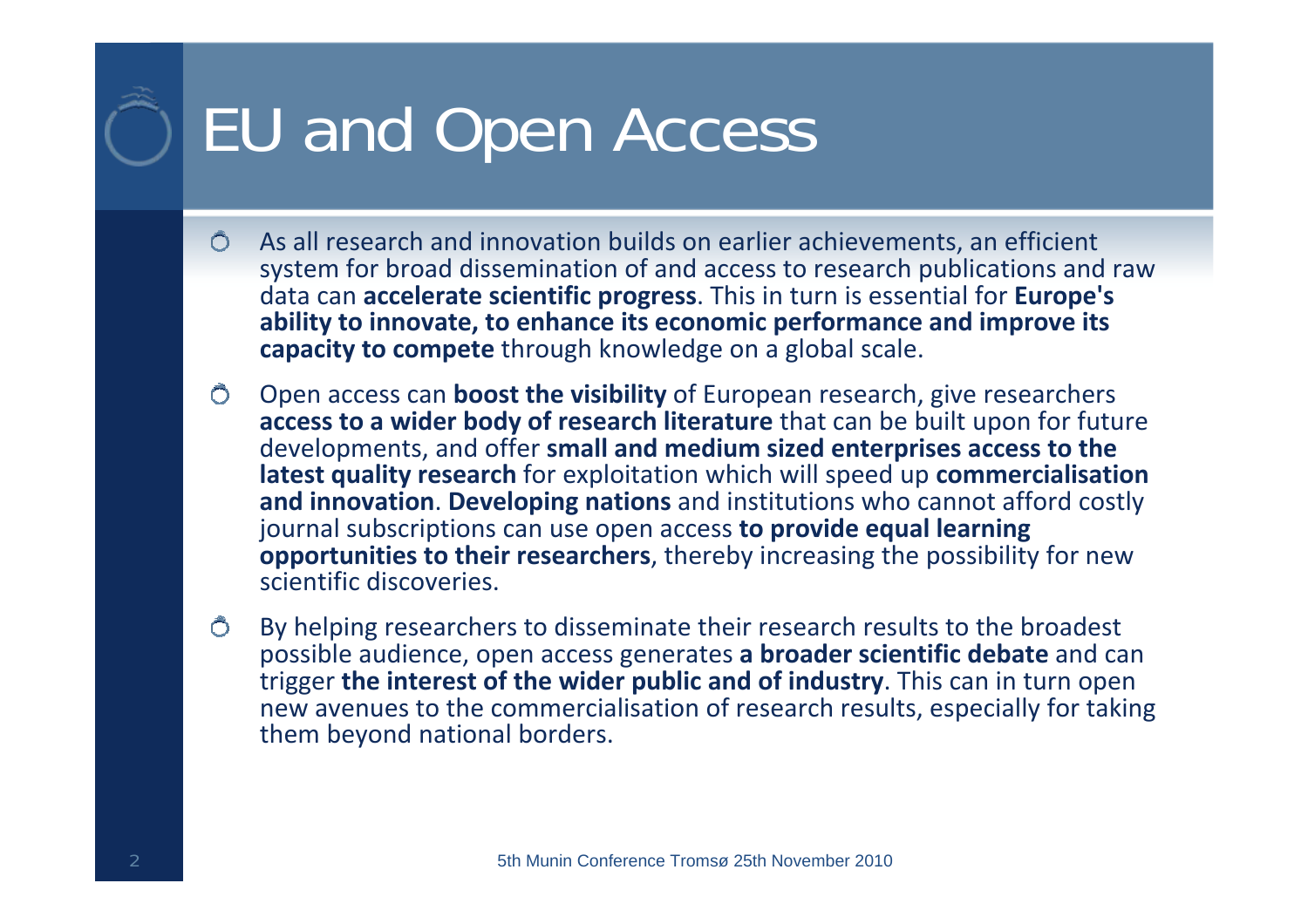#### Habermas: Increase democracy by bringing science back into the public sphere

- Houghton: Increase the return on investment in science through Open Access
- The Habermas ‐Houghton combined position, shared by the EU:
	- –Open Access is ethically good
	- – Open Access is economically sound Let's do Open Access!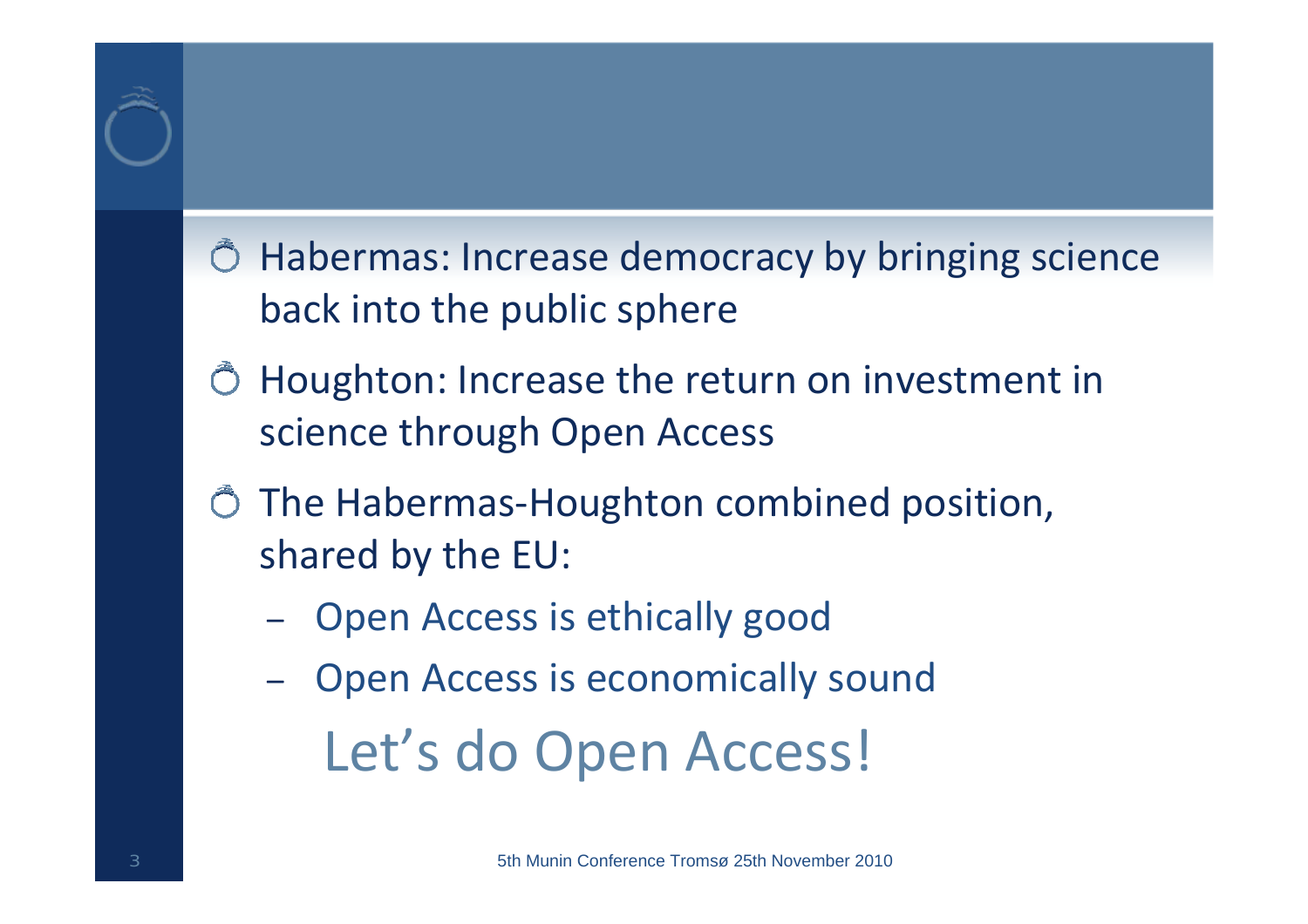## FP7 OA Pilot



The European Commission launched the open access pilot in August 2008 in seven thematic research areas and it will run until the end of FP7:

- Energy
- Environment (including Climate Change)
- Health
- Information and Communication Technologies (Cognitive Systems, Interaction, Robotics)
- Research Infrastructures (e‐ infrastructures)
- Science in society
- Socio‐economic sciences and the humanities
- This covers about 20% of funds in FP7

O Special clause 39 on Open Access in project contracts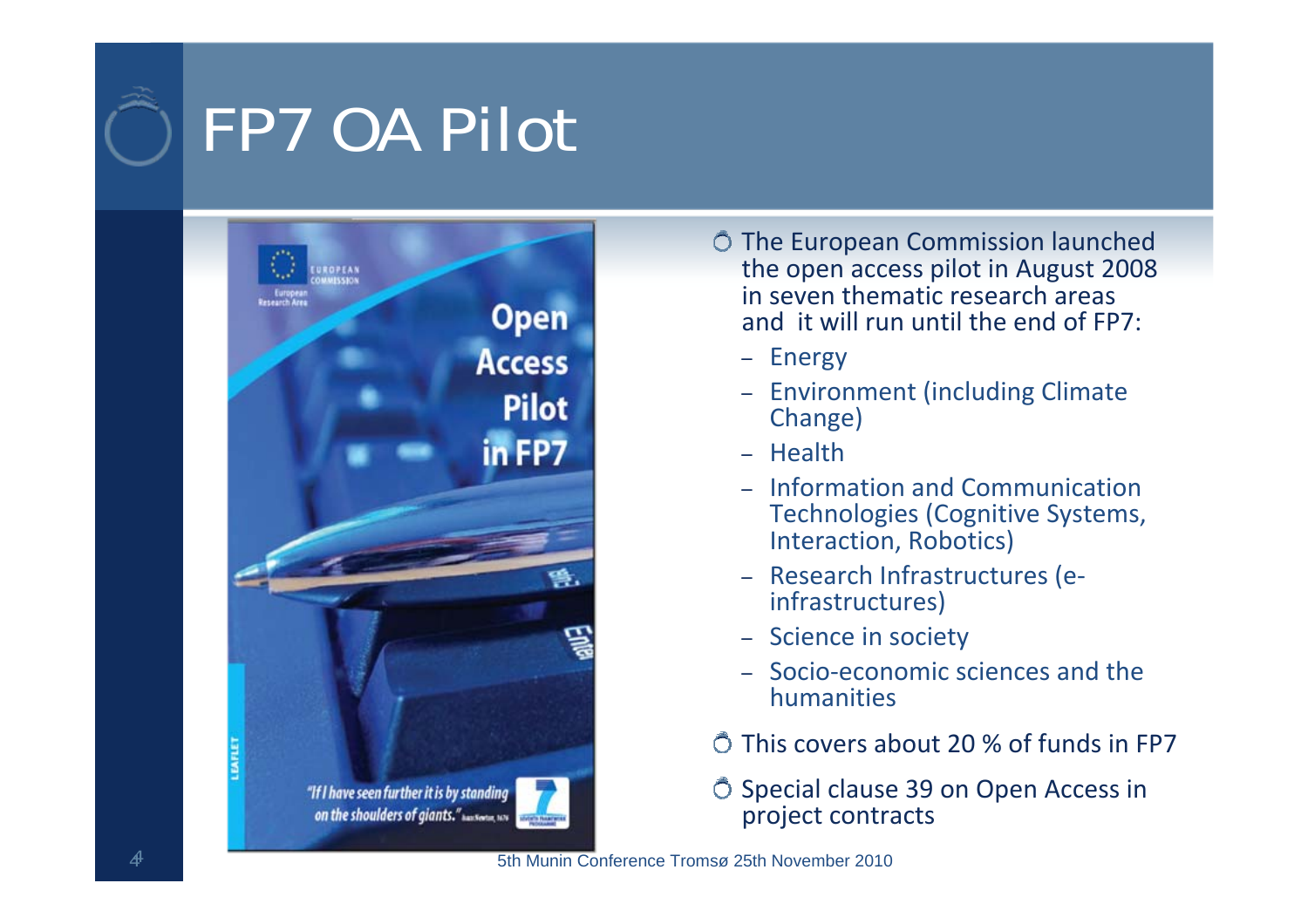# Why an OA Pilot in FP7

- $\bullet$  Through FP7, the Commission is investing, between 2007 and 2013, over € 5 0 billion in research and expects to get **the best possible return on this investment**.
- The open access pilot […] will test, until the end of FP7, giving open access to research publications resulting from EU ‐funded research as **a possible model for broader application under the next research programme**, and also in the Member States.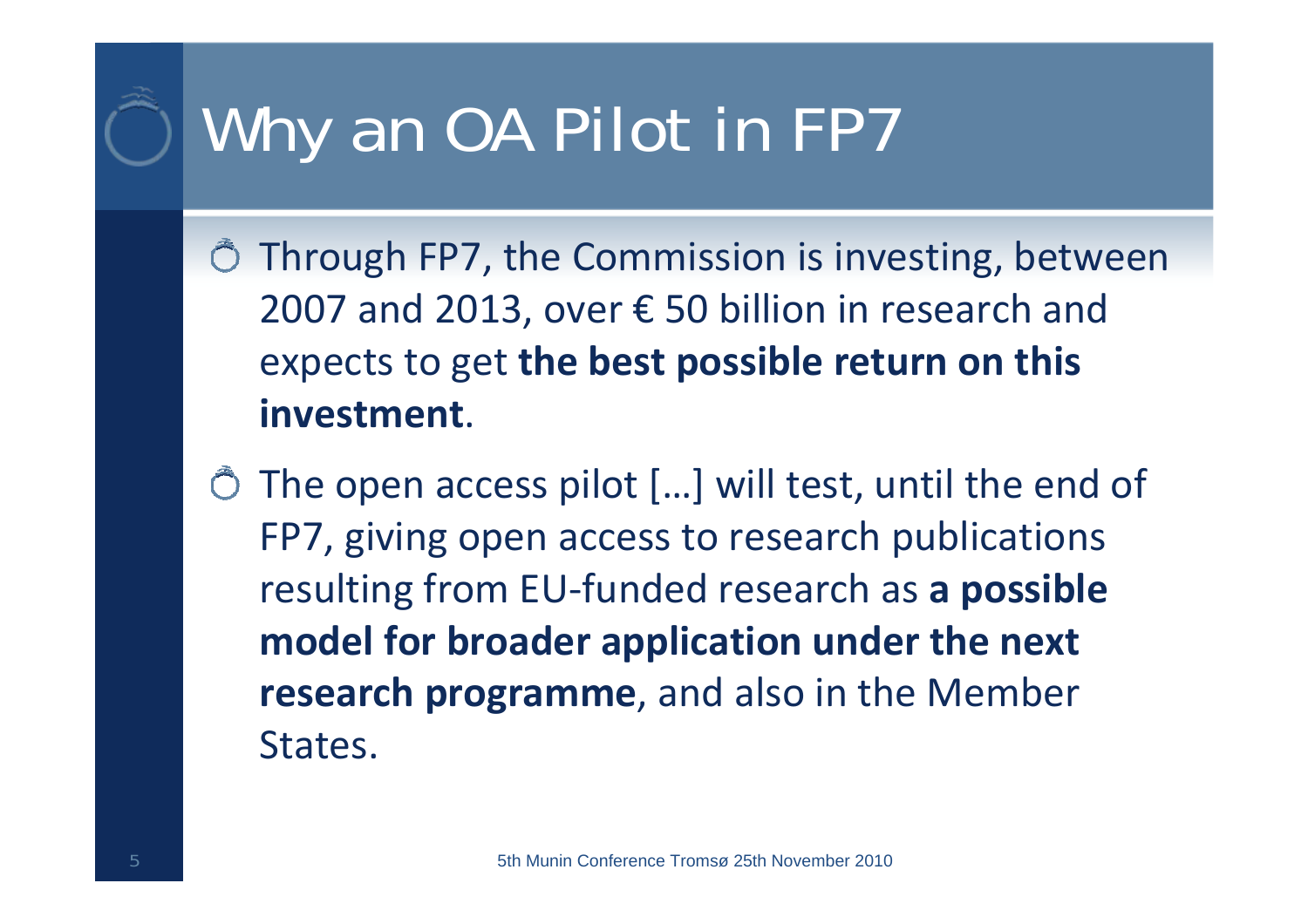# ERC OA guidelines

The ERC (European Research Council) requires that **all peer ‐reviewed publications** from ERC ‐funded research projects be **deposited** on publication into an appropriate research **repository** where available, such as PubMed Central, ArXiv or an institutional repository, and subsequently made Open Access within 6 months of publication.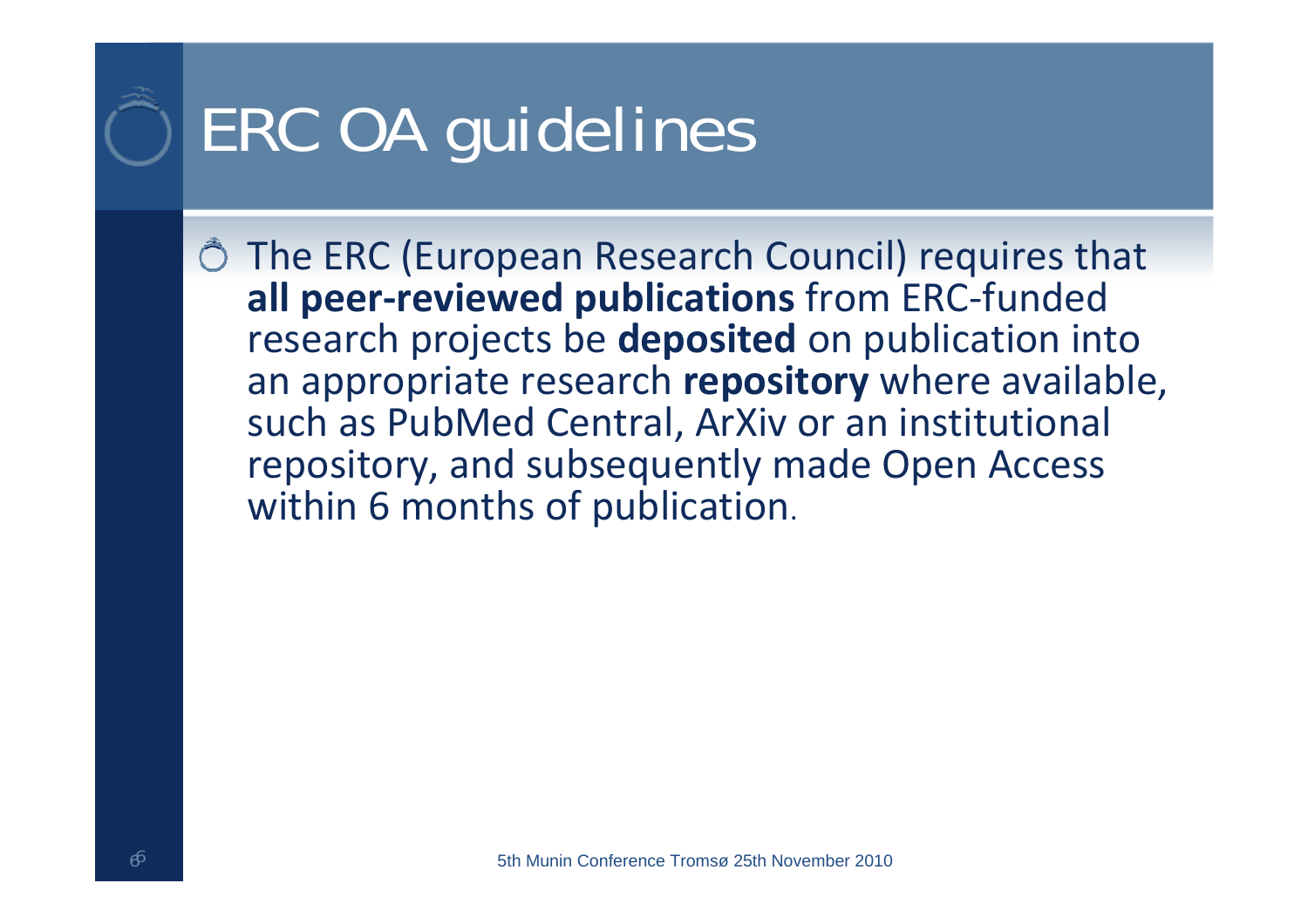## Special Clause 39

- In addition to Article II.30.4, *beneficiaries* shall deposit an  $\bigcirc$ electronic copy of the published version or the final manuscript accepted for publication of a scientific publication […] published before or after the final report in an institutional or subject ‐based repository at the moment of publication.
- *Beneficiaries* are required to **make their best efforts** to ensure that this electronic copy becomes freely and electronically available to anyone through this repository:
	- – immediately if the scientific publication is published "open access", i.e. if an electronic version is also available free of charge via the publisher, or
	- –within [X1] months of publication.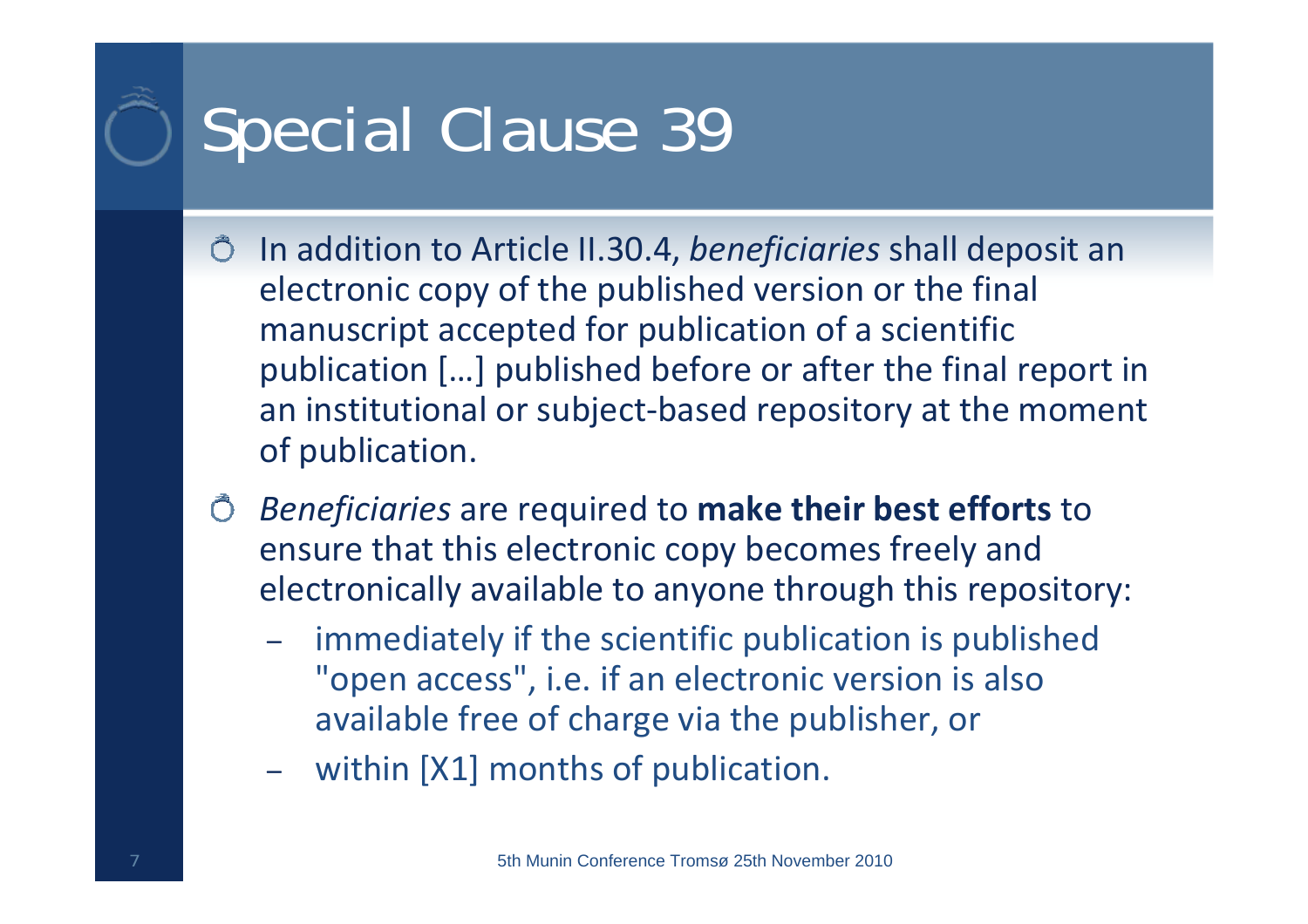### "Best effort"

- $\bigcirc$ "Best effort" formulation strongly encourages researchers and publishers to comply while guaranteeing scientific and academic freedom
- Details to researchers on how to fulfill 'best effort' to be provided in FP7  $\bigcirc$ IPR Guidelines
- Making "best efforts":  $\bigcirc$ 
	- – Seeking information on publishing models and copyright/licensing policies of the journal(s) to which authors plan to submit […]
	- – If publishers' policies do not allow compliance with grant agreement, authors should negotiate an amendment or request an authorisation to self ‐archive within the specific embargo period
	- – If negotiations are unsuccessful, researchers should consider submitting to another journal
	- – If they cannot comply with special clause, beneficiaries should inform the Commission and provide publisher's letter of refusal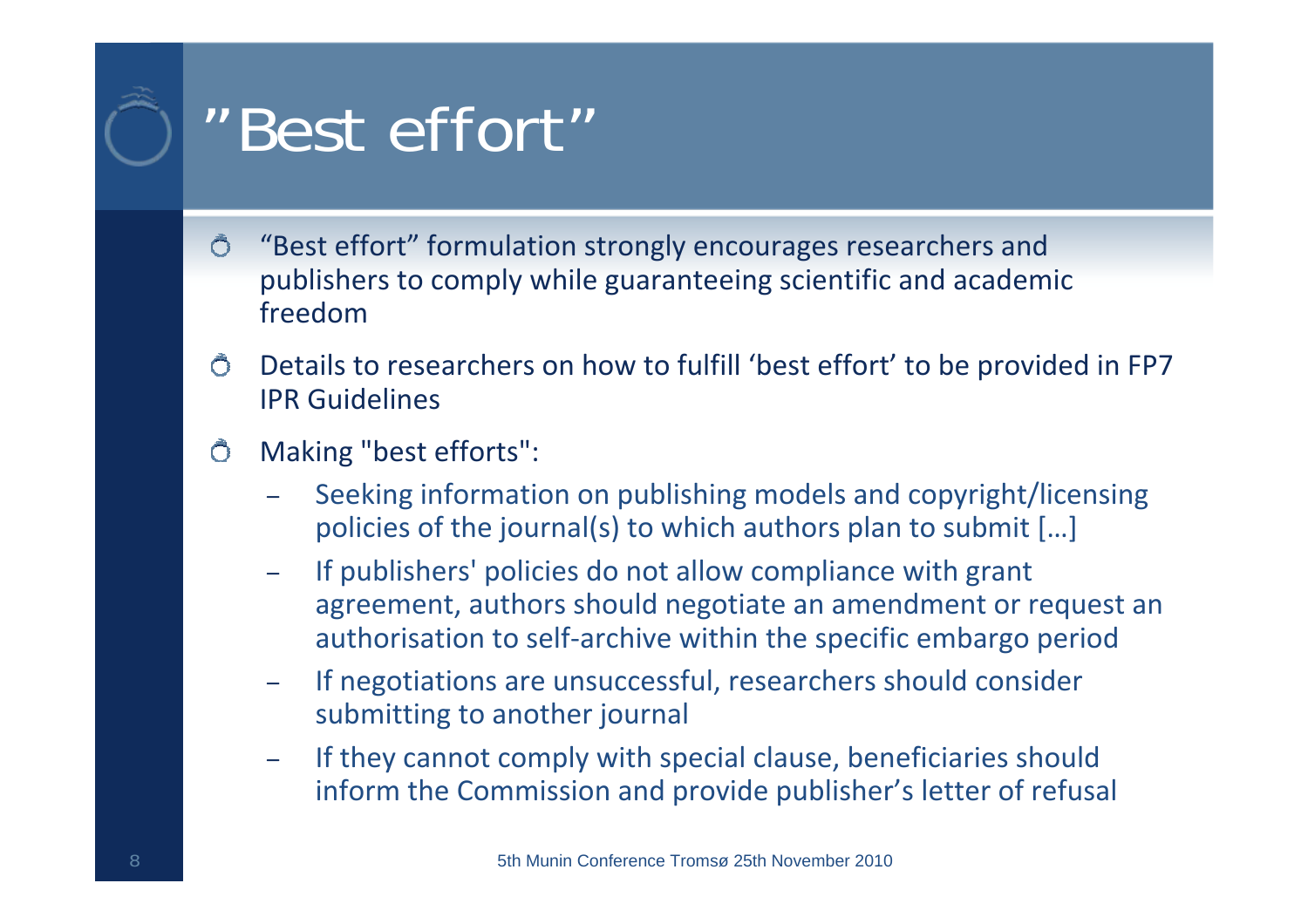### The contracts

- Many publishers require authors to sign an agreement by  $\bigcirc$ which authors **transfer their copyrights to publishers and thereby exclude publication elsewhere**. This type of agreement **may also limit authors' rights to deposit articles** into openly accessible repositories (open archives) upon publication.
- The obligations defined in the EC grant agreement are **not affected** by any subsequent publication (or other) agreement […]. It is **the participants' responsibility to ensure that any subsequent agreement** they might enter into with a publisher **does not conflict with the EC grant agreement provisions**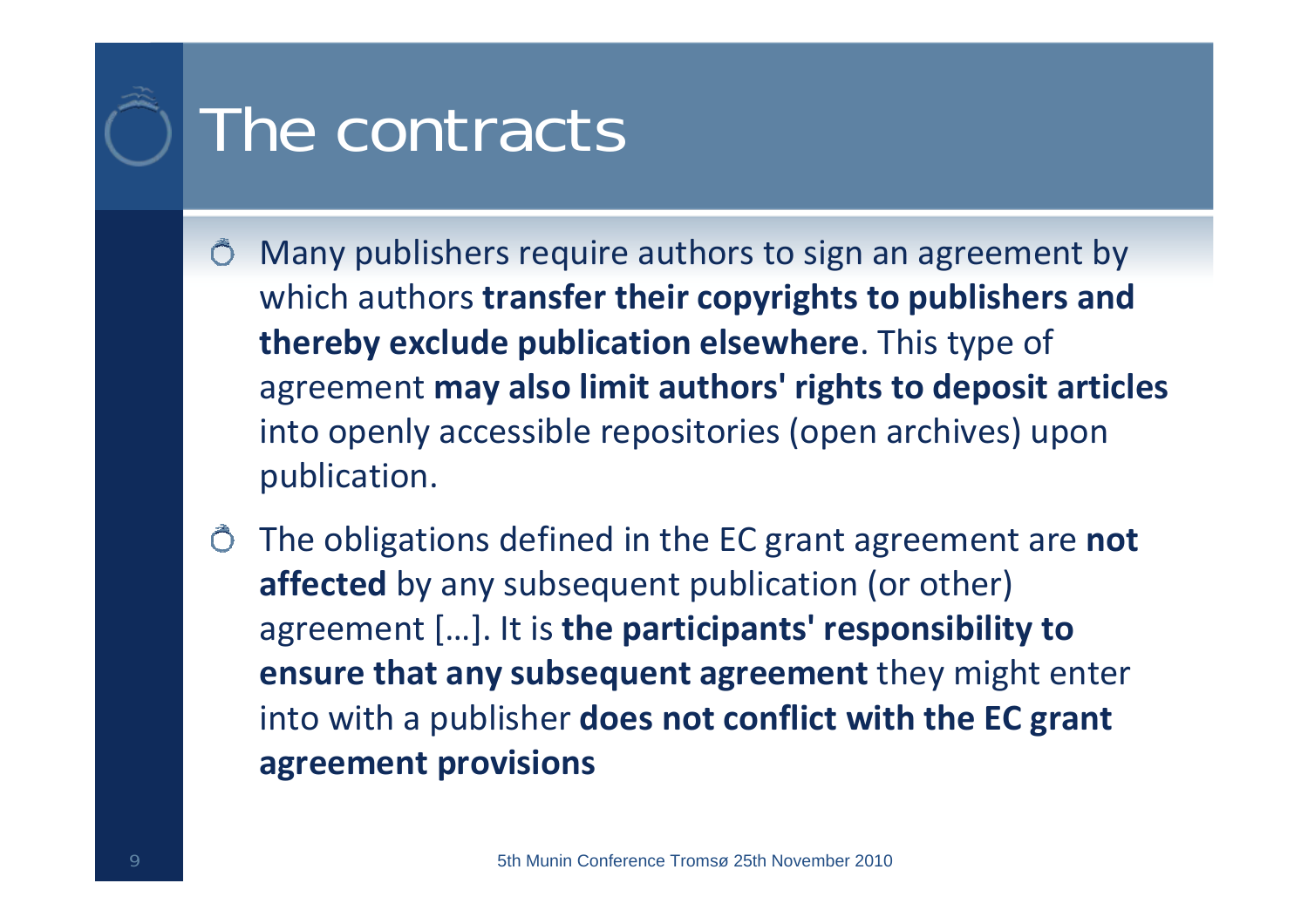# The OpenAIRE project

#### OpenAIRE =

Open **A**ccess **I**nfrastructure for **R**esearch in **E**urope

- Goals:
	- To create a technical infrastructure that enables
		- $\bullet$  researchers to fulfil their obligations with regards to OA
		- **O** the EU to monitor how researchers fulfil their obligations
	- To create an information infrastructure to help and support researchers in their endeavours to fulfil their obligations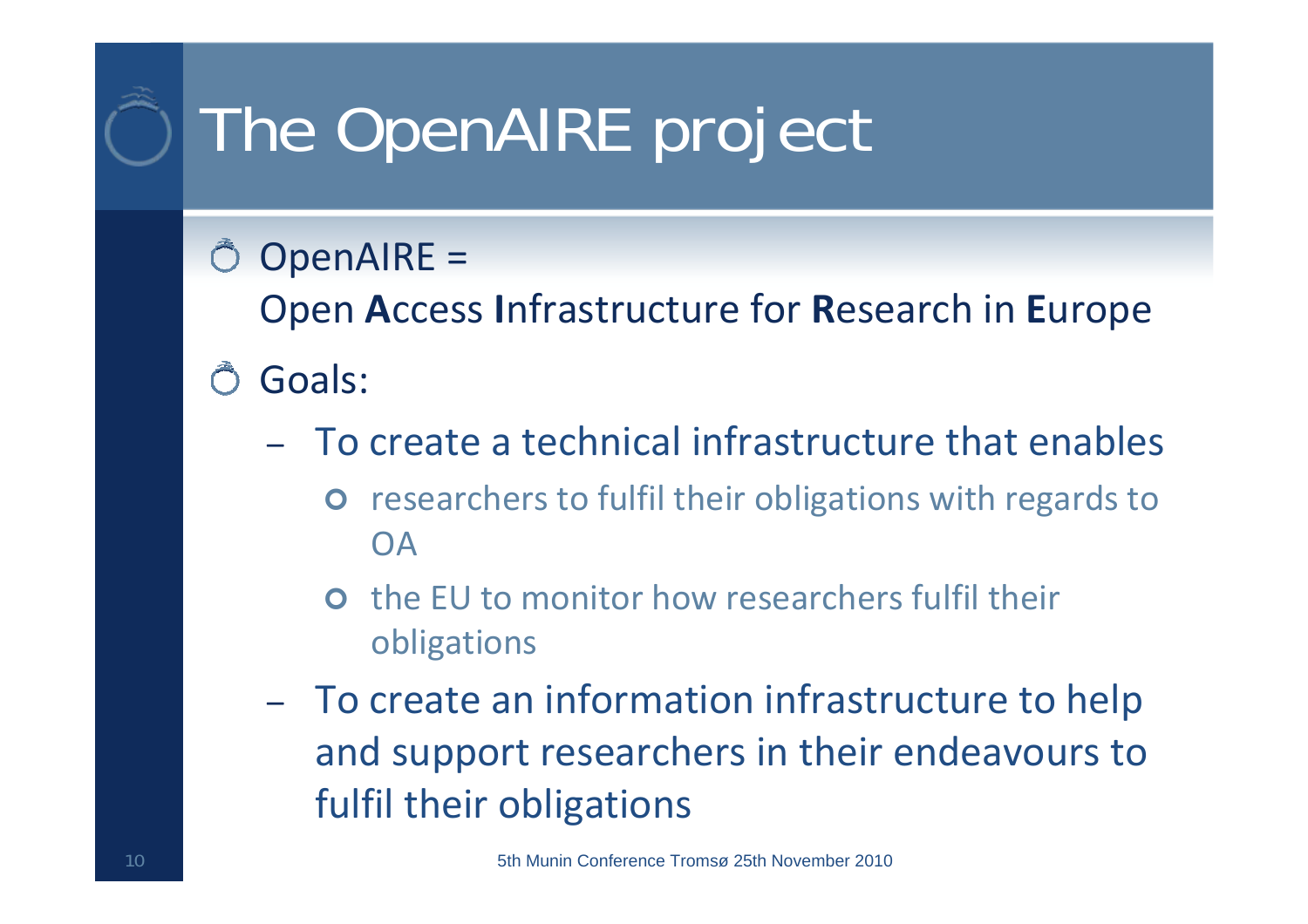# The project

- December 2009–November 2012
- Budget EUR 4,953,203
	- EU funding EUR 4,169,927
- All EU member states (except Luxembourg)
	- – Plus Norway
		- $\bullet$  University of Tromsø represents Norway on behalf of NORA (Norwegian Open Research Archives)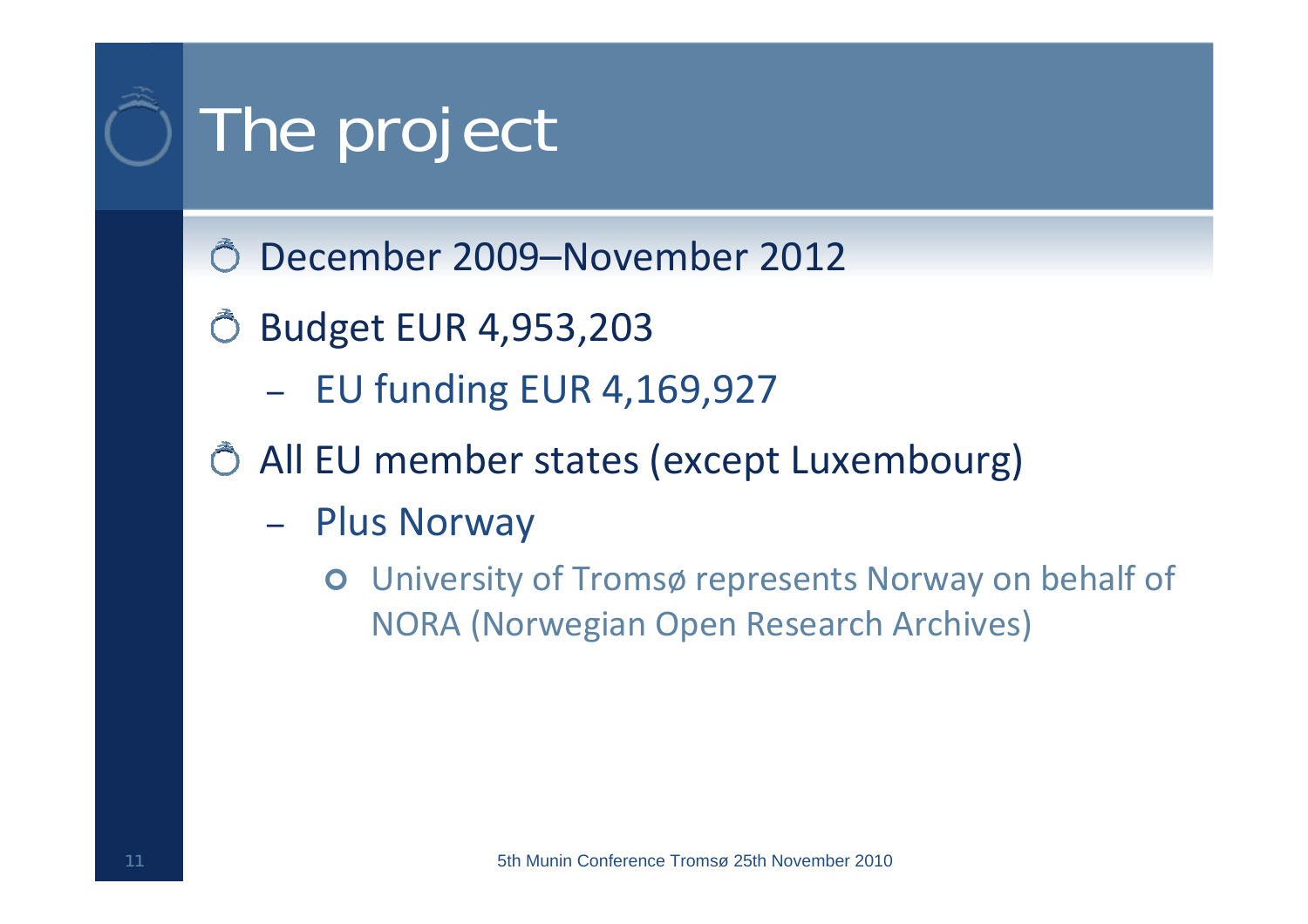### Technical infrastructure

A portal for making all funded publications available

- – Content mainly to be harvested from existing repositories
	- $\bullet$ Creation of necessary metadata structures
	- $\bullet$ Implementing harvesting from all repositories
- An orphan repository
	- –- For researchers without access to an institutional or relevant subject ‐based repository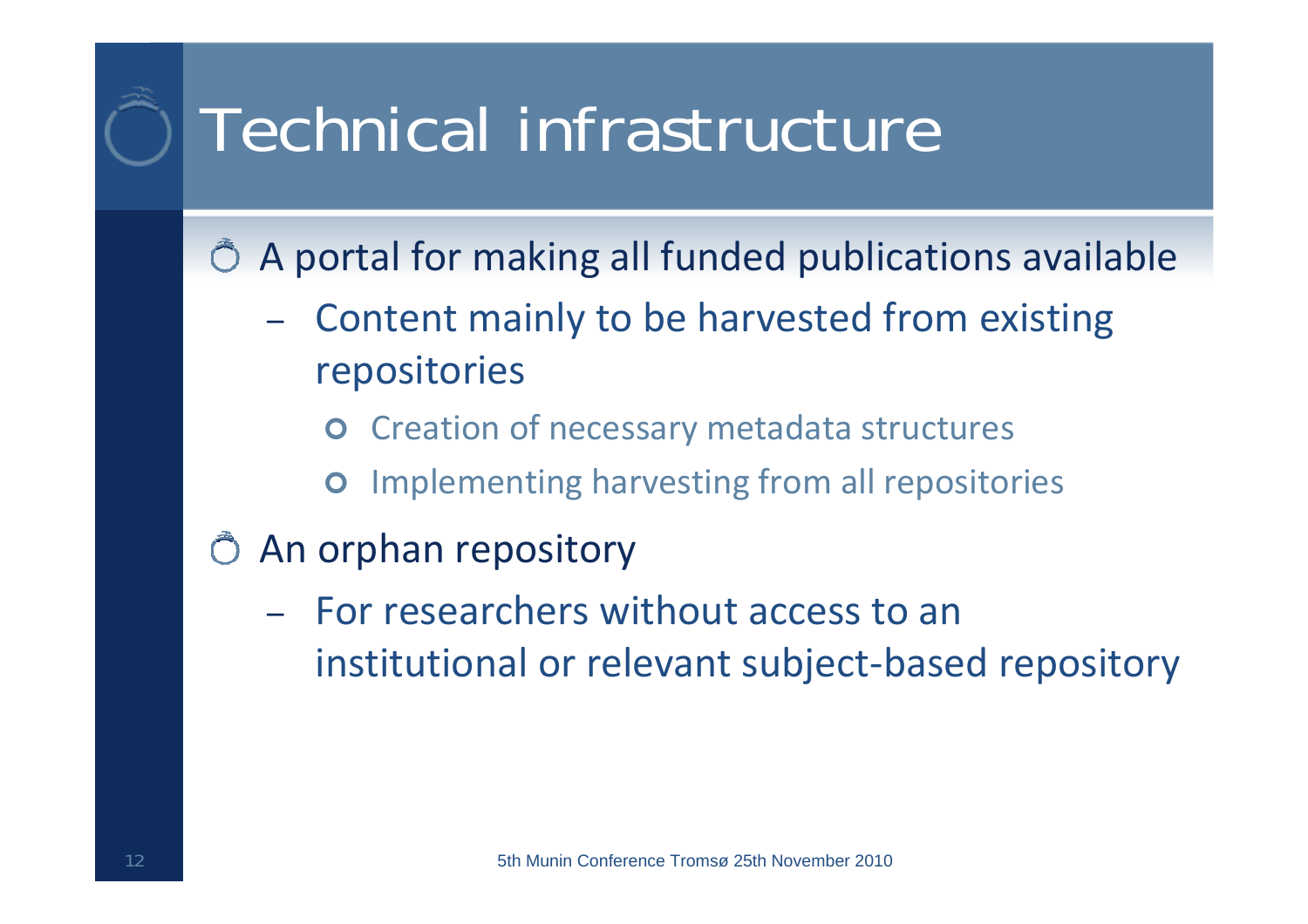## Information infrastructure

#### National Open Access Desks

- – National helpdesks in all participating countries
	- **O** A common ticketing system and knowledge database
- –- Information activities on the OA Pilot and OpenAIRE
	- $\bullet$  Raising awareness about the OA Pilot, Special Clause 39 and how to comply
- Co ‐operation with other institutions to ensure efficient depositing and harvesting mechanisms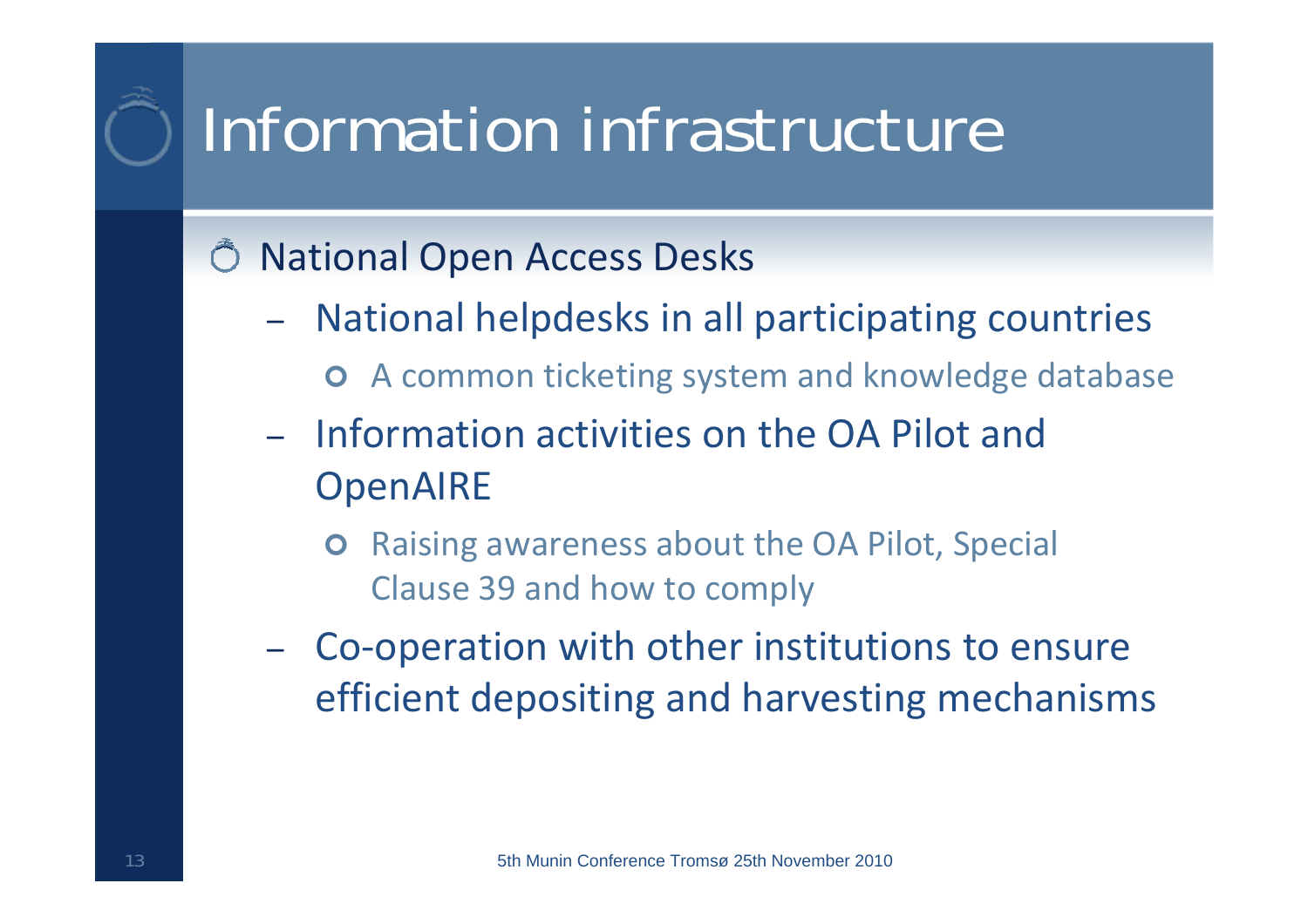# In Norway

General rule: Depositing through CRIStin (Frida)

- – Mechanism for depositing in place since 2006
	- $\bullet$ Little use so far, but very efficient for those who exploit it
- – Generally, libraries take responsibility for checking out publishers policies
- – Today, only a handful of institutions have this possibility
	- $\bullet$  CRIStin will be mandatory for almost all research in Norway from 01.01.2012
	- $\bullet$ Mandatory for all HE institutions from 01.01.2011
- Repositories get metadata and full ‐text from CRIStin
- Repositories are harvested by NORA
- Metadata and full ‐text further exported by NORA to DRIVER and then to the OpenAIRE portal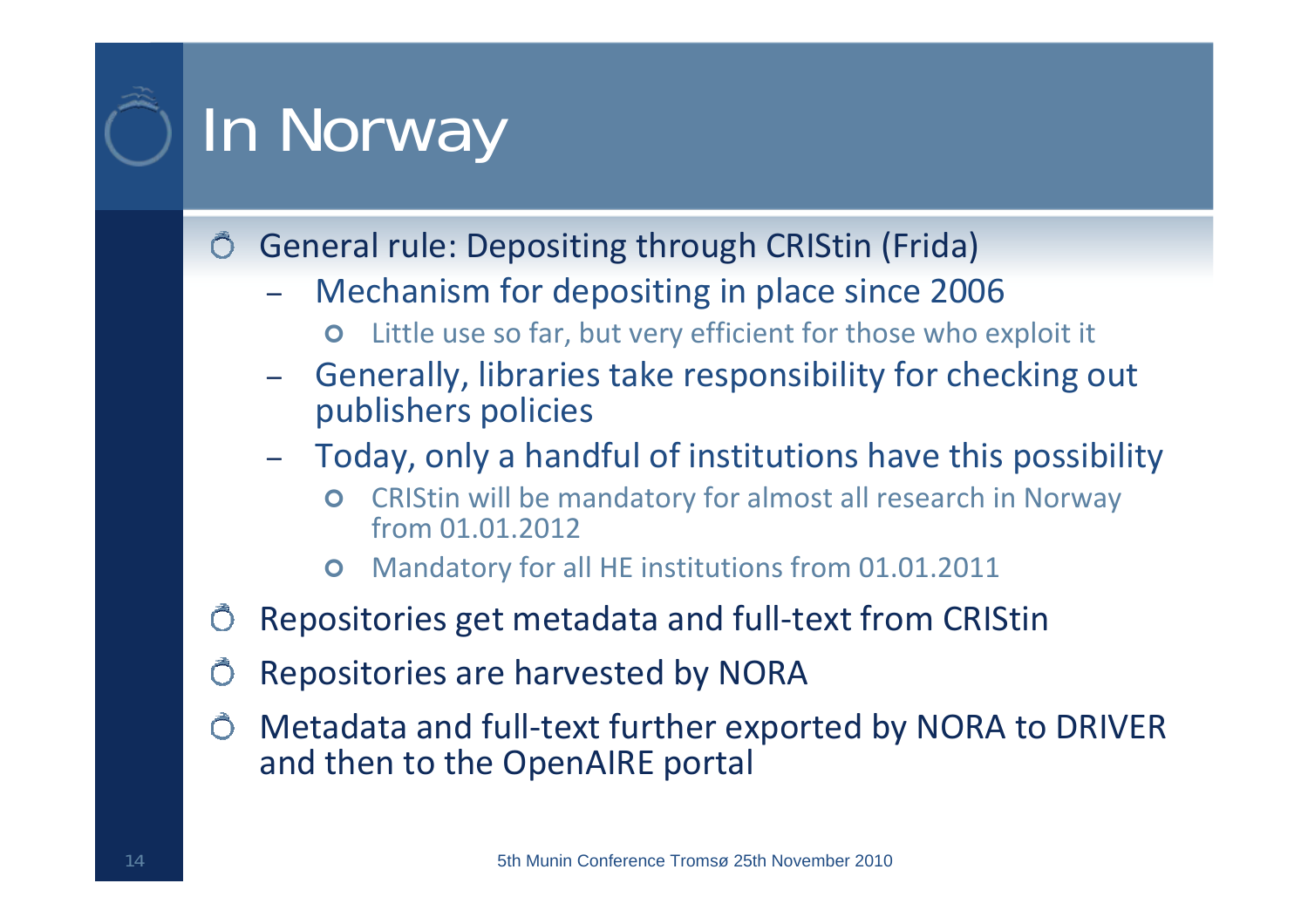### Norway cont.

- Data structures and data input functionalities not fully implemented yet in repositories
- Harvesting partially complete, but new data not tested
- Will be operational during 2011
- There are a number of scientists that do not have an IR, they have to rely on the orphan repository
	- – Registration of information both in CRIStin and in the orphan repository